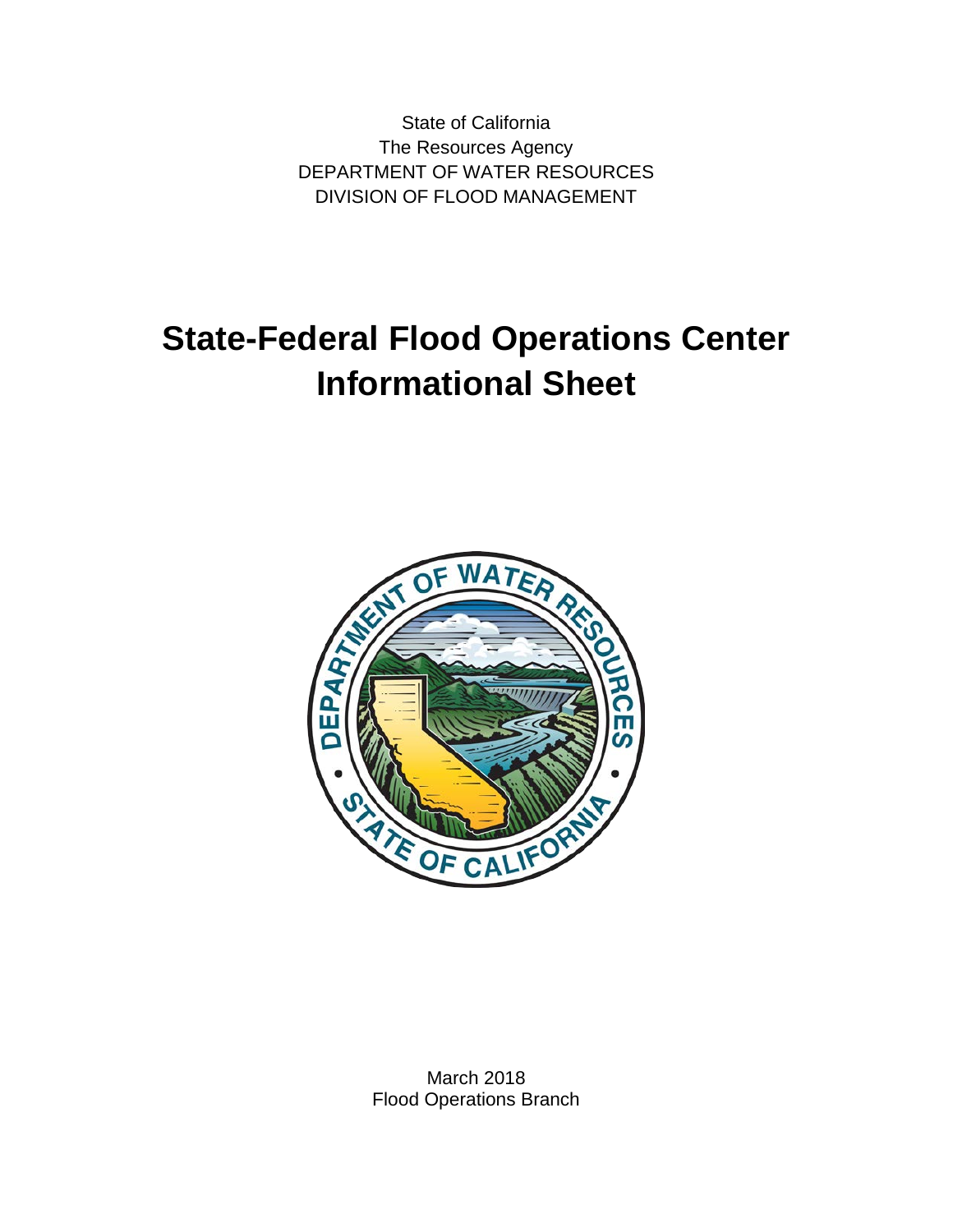## **Overview**

The mission of the Department of Water Resources (DWR) Division of Flood Management (DFM) is to prevent loss of life and reduce property damage caused by floods and to assist in recovery efforts following any natural disaster. The State-Federal Flood Operations Center (FOC), located in Sacramento, California, is a component of the Division's Flood Operations Branch (FOB). Year-round, the FOC is the focal point for the gathering, analyzing, and disseminating flood and water-related information to stakeholders. During emergency situations, the FOC provides a facility from which DWR can centrally coordinate emergency response state-wide.

## **River Forecasts**

As major storm systems approach California, forecasters from the National Weather Service (NWS) and DWR forecast the location, quantity, and timing of expected precipitation and issue initial river forecasts. Once the storm arrives and runoff begins, forecasts are updated and issued as necessary to various federal, State, and local agencies. Reservoir operators adjust flood control releases as inflows increase or downstream channels swell with runoff. If runoff is sufficient to raise streams to threatening levels, the NWS and DWR issue these forecasts as "official public bulletins." Automated NWS and DWR computer systems disseminate bulletins and FOC personnel make high water notification calls to selected agencies. Depending on the severity of forecasted or actual flooding, DWR may declare a Flood Alert or Flood Mobilization.

## **High Water Notifications**

When streams are forecast to rise above certain pre-determined stages (water surface elevations) or flow rates, FOC personnel make high water notification calls to appropriate local flood system maintaining and emergency response agencies. Maintaining agencies are required to patrol their levees on a 24-hour basis as long as the water level is at or above monitor stage and until no threat remains to the levees.

# **Flood Alert**

Forecasts of sustained storm patterns resulting in the potential for flooding, the need for coordinated field operations, or requests for technical support from local agencies may require the FOB Chief to declare a Flood Alert to officially activate the FOC under the Standardized Emergency Management System (SEMS). Flood management personnel from the Hydrology and Flood Operations Office (HAFOO), the NWS Sacramento Forecast Office, and when applicable, the Media and Public Information Branch of the Public Affairs Office, expand their regular duties to meet these needs.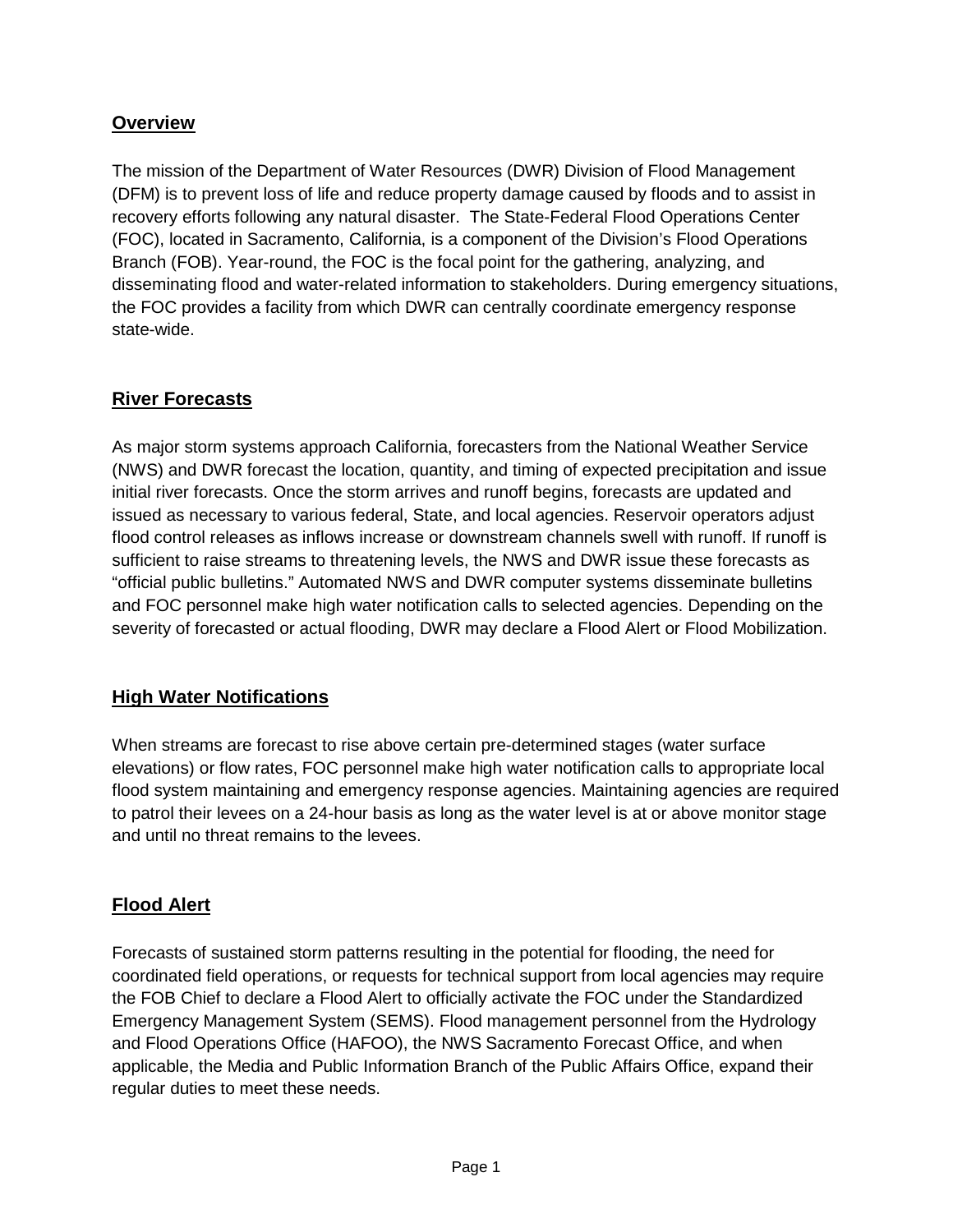## **Flood Mobilization**

Sustained severe storms and flooding may require additional DWR personnel, equipment, material, and financial resources for an extended period to respond to high water events and flood system threats. To meet the emergency response needs State-wide, the DWR Director may, upon the recommendation of the DFM Chief, declare a Flood Mobilization. A Flood Mobilization declaration authorizes DFM to use any DWR personnel in accordance with WREM 71.

## **Standardized Emergency Management System (SEMS)**

SEMS was developed by the Governor's Office of Emergency Services (Cal OES) to provide an organizational framework and common "language" for emergency response in California. SEMS was based on the Incident Command System (ICS), which was originally developed by fire agencies for managing wildfire response in the Western United States. SEMS improves mobilization, deployment, utilization, communication, tracking, and demobilization of needed mutual aid resources in an emergency. SEMS is organized into the following five functions at the FOC:

Management The Management Section directs all FOC activities and is responsible for overall policy and coordination. This Section also coordinates requests for emergency assistance, personnel safety, and provides public information support. Operations The Operations Section coordinates with Incident Command Posts, Mobilization Centers, and other field operations units including flood fight, technical assistance, and emergency repairs. This Section coordinates the dispatch of joint DWR/U.S. Army Corps of Engineers technical teams to investigate potential flood threats. If a flood fight is needed, flood fight Incident Commanders may be dispatched. The California Department of Forestry and Fire Protection, also known as CAL FIRE, and the California Conservation Corps provide a majority of the crews. Planning The Planning Section collects, evaluates, documents, and disseminates flood emergency information, and prepares situation reports, incident reports, and action plans. This Section also provides primary interface with NWS weather and river forecasting programs and provides Decision Support System and Geographic Information System support.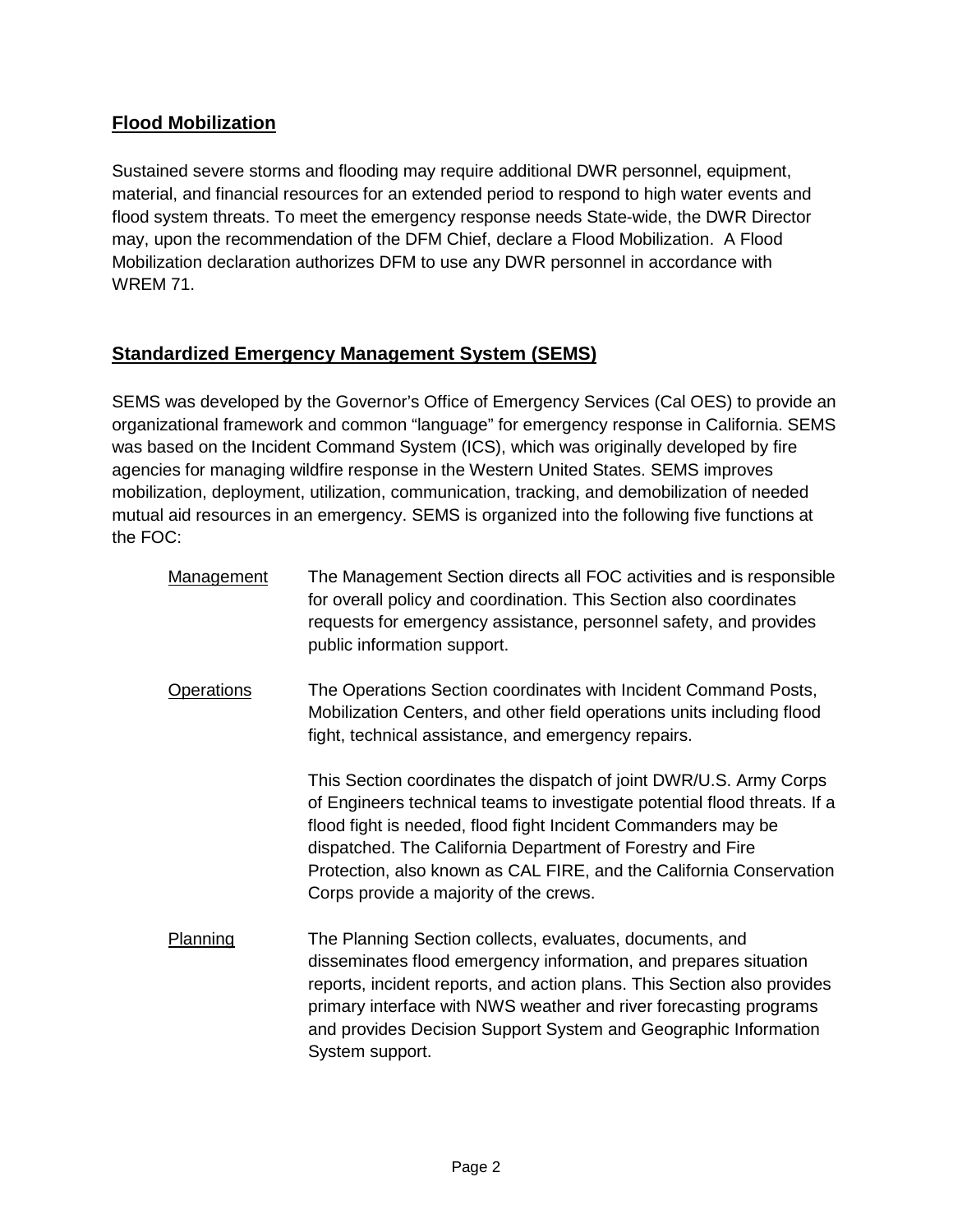|                             | Flood emergency information includes river and weather conditions<br>and forecasts, reservoir operations, situation reports, levee and other<br>flood-related incident reports, and maps. |
|-----------------------------|-------------------------------------------------------------------------------------------------------------------------------------------------------------------------------------------|
| _ogistics                   | The Logistics Section provides services, personnel, equipment and<br>facilities in support of all operations, and tracks personnel and<br>equipment resources.                            |
| Finance &<br>Administration | The Finance & Administration Section is responsible for<br>overall accounting, time-keeping, recovery, and FEMA claims.                                                                   |

#### **Flood Emergency Management System (FEMS)**

FEMS provides centralized databases to support the Department's SEMS-structured emergency operations and information/warning dissemination programs. FEMS is accessed through a DWR Intranet website developed and maintained by the FOB.

The primary purpose of FEMS is to automate and archive SEMS/ICS and other emergency operations reporting and tracking processes used at the FOC, the Eureka Flood Center, and by other DWR Emergency Response and Incident Command Teams.

# **California Data Exchange Center (CDEC)**

CDEC provides a centralized database to store, process, and exchange real-time hydrologic information gathered by various cooperators throughout the State. CDEC disseminates this information to the cooperators, governmental and private agencies, news media, and the general public. The data collected by CDEC enables forecasters to prepare flood forecasts and water supply forecasts, reservoir and hydroelectric operators to schedule reservoir releases, water suppliers to anticipate water availability, and flood emergency personnel to prepare and disseminate flood hydrology data and reports.

CDEC formats and manages data for public use via the World Wide Web. This extensive website is accessible to flood emergency personnel, private and public agencies, news media, and the general public. Valuable information is created from the data and presented in a variety of formats including maps, plots, charts, and publications. The website is a very useful and effective tool for monitoring current flood conditions.

Real-time data is collected from remote data stations via the State microwave radio network and the Geostationary Satellite Server (GOES). Real-time data includes river stages, precipitation, snow water content, temperature, water quality, and full weather data.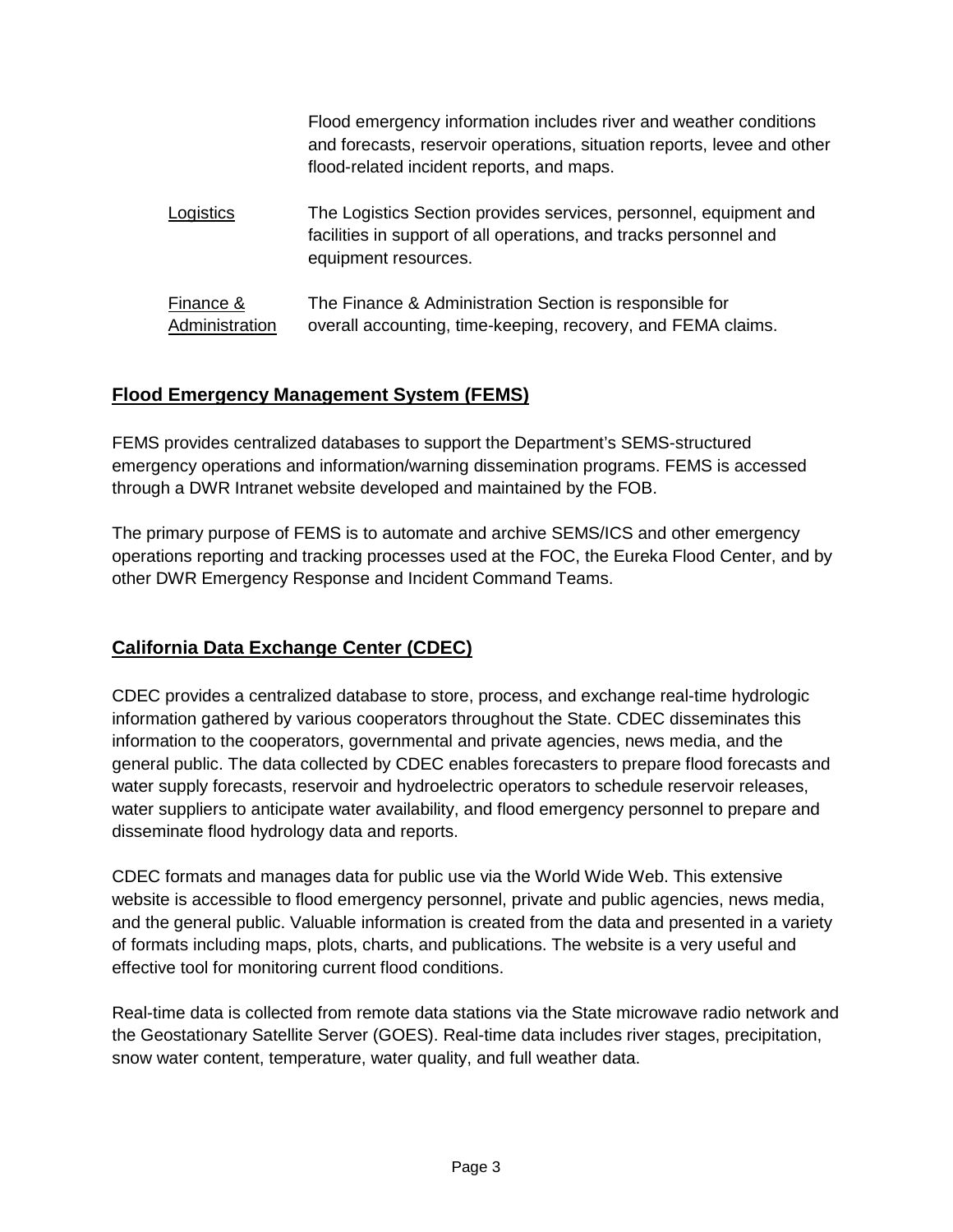CDEC operates a data exchange program with various federal and State agencies and other public agencies. This data exchange program involves the automated transfer and receipt of data and information via network connections.

## **Cooperating Agencies**

In addition to the NWS, many agencies cooperate with DWR during flood emergencies and some send representatives to work at the FOC. The following chart below provides an overview of federal, State, and local cooperating agencies with co-located agencies depicted by shaded boxes:



#### *National Weather Service (NWS)*

The mission of the NWS Hydrologic Services Program is to:

- 1. Provide river and flood forecasts and warnings for the protection of lives and property.
- 2. Provide basic hydrologic forecast information for the nation's environmental and economic well being. Eleven Weather Forecast Offices located in Medford (OR), Eureka, Reno and Las Vegas (NV), Sacramento, Monterey, Hanford, Oxnard, San Diego, Phoenix (AZ), and the California-Nevada River Forecast Center accomplish this, both Sacramento offices are co-located with the FOC at the Joint Operations Center.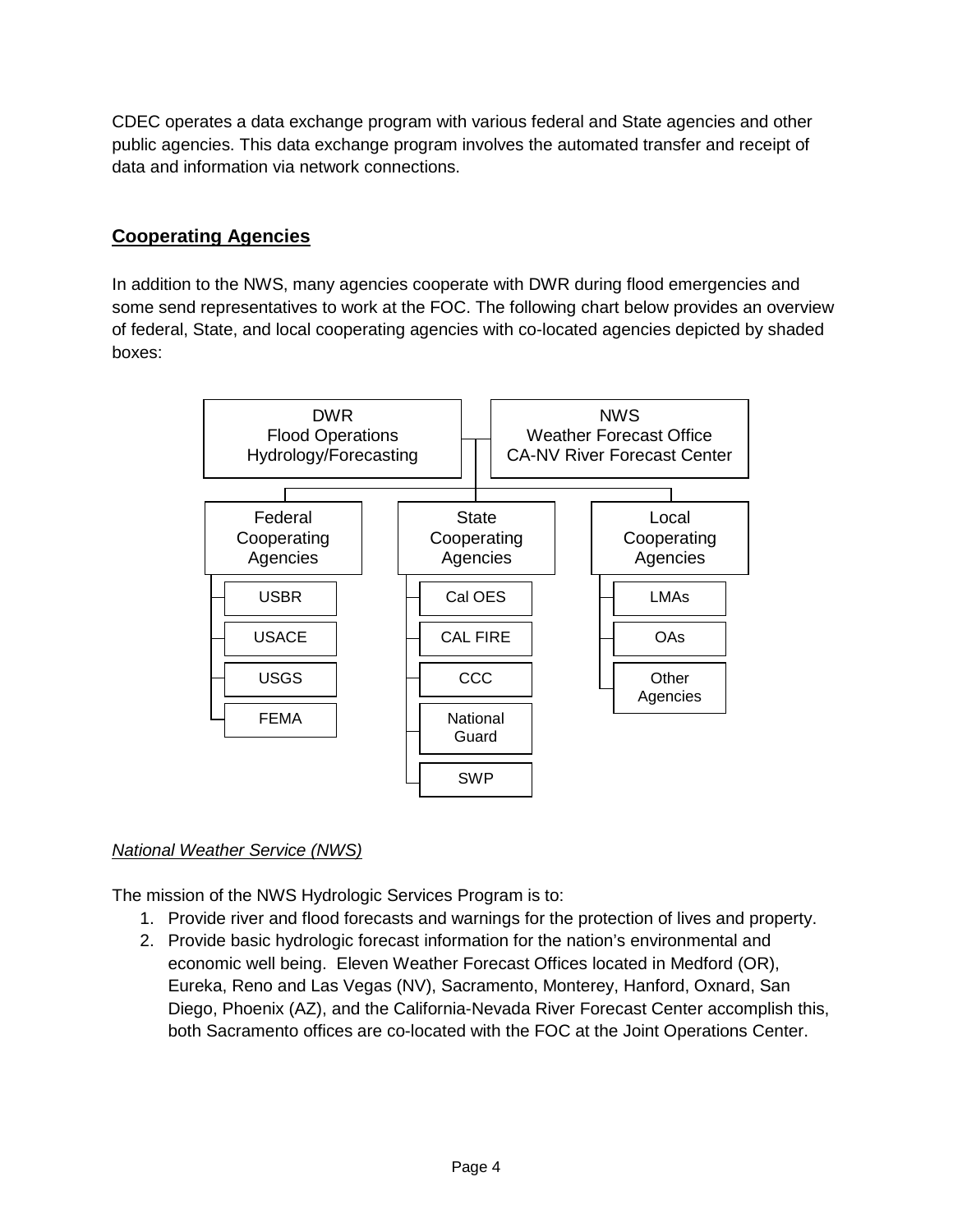## *Governor's Office of Emergency Services (Cal OES)*

Cal OES coordinates the emergency activities of all State agencies. When requested by county Operational Areas, Cal OES will direct (through the assignment of mission task numbers) those State agency resources necessary to support flood fight operations. Cal OES shall request, as directed by the Governor, a Presidential Emergency and/or a major disaster declaration. DWR representatives are dispatched, as needed, to Cal OES' Inland (Sacramento), Coastal (Oakland), and Southern (Los Alamitos) Regions, while Cal OES representatives are assigned to the FOC.

## *California Department of Forestry and Fire Protection (CAL FIRE)*

CAL FIRE provides a majority of the crews used in flood fight activities. CAL FIRE also assists Cal OES by setting up Mobilization Centers, mobile kitchens, and other facilities. CAL FIRE's expertise in the ICS is a valuable resource during flood emergencies.

#### *California Conservation Corps (CCC)*

The CCC provides personnel for flood fight crews and levee patrols during emergencies. Standby crews are frequently stationed near sites where problems are anticipated due to storm activity, high river stages, high tides, or large reservoir releases.

#### *California State Water Project (SWP)*

State Water Project operations personnel participate in daily briefing and planning activities and coordinated reservoir operations with respect to Lake Oroville and other SWP facilities.

#### *U.S. Army Corps of Engineers (USACE)*

In instances when the nature of the disaster exceeds the capabilities of State and local interests, the USACE may provide assistance under Public Law 84-99 to save human life, prevent immediate human suffering, or mitigate residential and commercial property damage. Assistance includes: acquisition of flood fight materials, geotechnical evaluation of levees and other flood operations structures, contracts for emergency flood fight and temporary repairs, clearance of drainage channels or blocked structures, technical assistance for development of plans, and, upon request, inspection of non-federal dams and flood control projects. The USACE also has jurisdiction over storage capacity seasonally reserved for flood control on most major reservoirs throughout the State.

#### *U.S. Bureau of Reclamation (USBR)*

Although the USBR is primarily involved in the irrigation and hydropower purposes of its federal water projects, many USBR reservoirs also provide flood control storage. In the Central Valley these projects include Shasta Dam on the Sacramento River, Folsom Dam on the American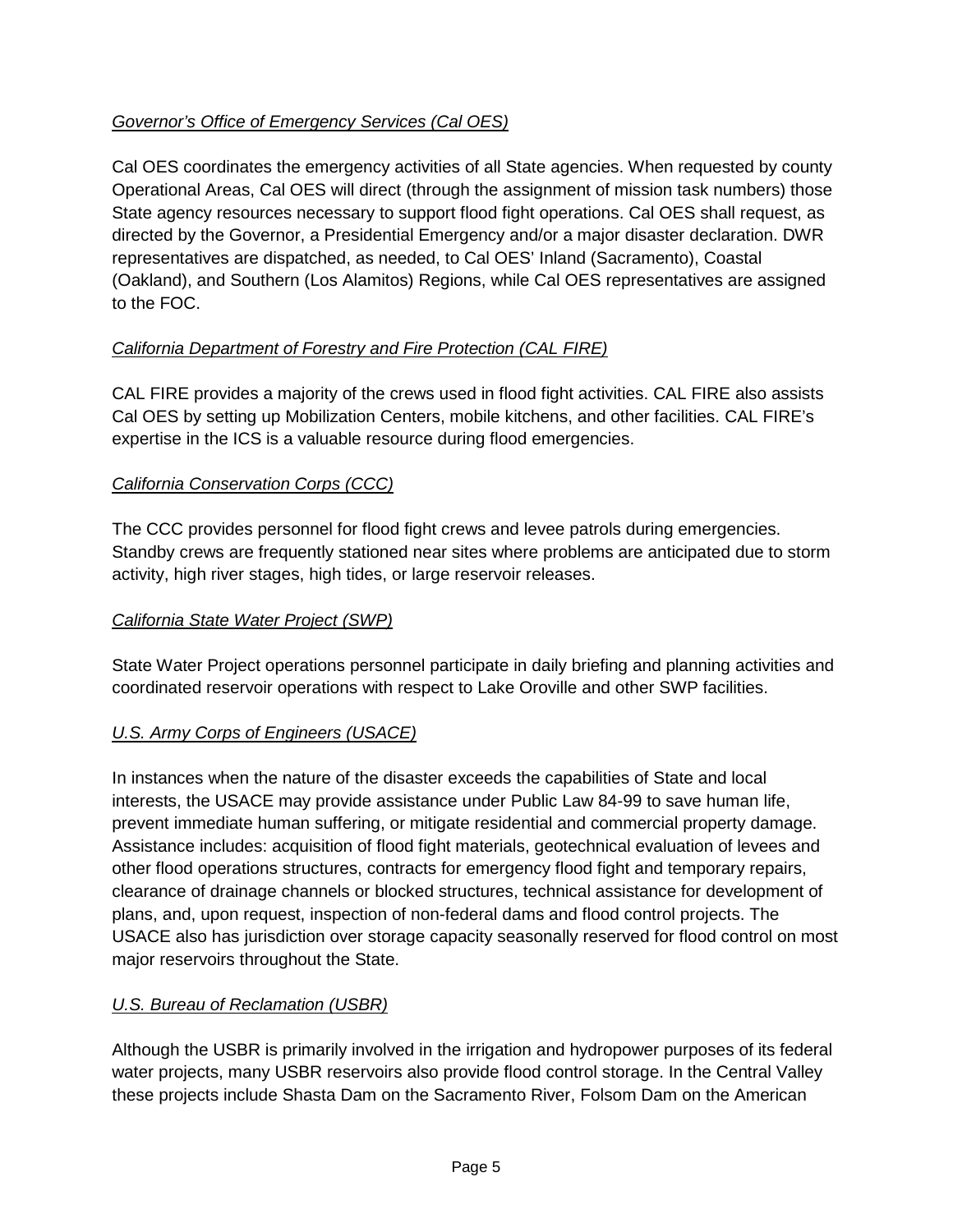River, New Melones Dam on the Stanislaus River, and Friant Dam on the San Joaquin River. Central Valley operations personnel participate in daily briefings, planning activities, and coordinated reservoir operations.

## *U.S. Geologic Survey (USGS)*

The USGS participates in a flood emergency by measuring, processing, and sharing streamflow data. The USGS cooperates with DWR and NWS in establishing and maintaining telemetered stream gages necessary for flood operations.

#### *Local Maintaining Agencies (LMAs)*

LMAs have primary authority for both maintenance of levees and flood fighting. Levee maintenance is provided by public levee districts, local government entities, private levee owners, and in some cases DWR. Collectively these agencies are referred to as LMAs. Some levees are not maintained by private or public agencies.

#### *Operational Areas (OAs)*

Representatives from OAs within the State may be assigned to the FOC when county streams and levees are threatened. An OA is usually a county and based upon a geographic boundary (i.e. Sacramento County being the geographic boundary). The FOC provides intelligence and planning support to OAs as needed throughout a flood emergency.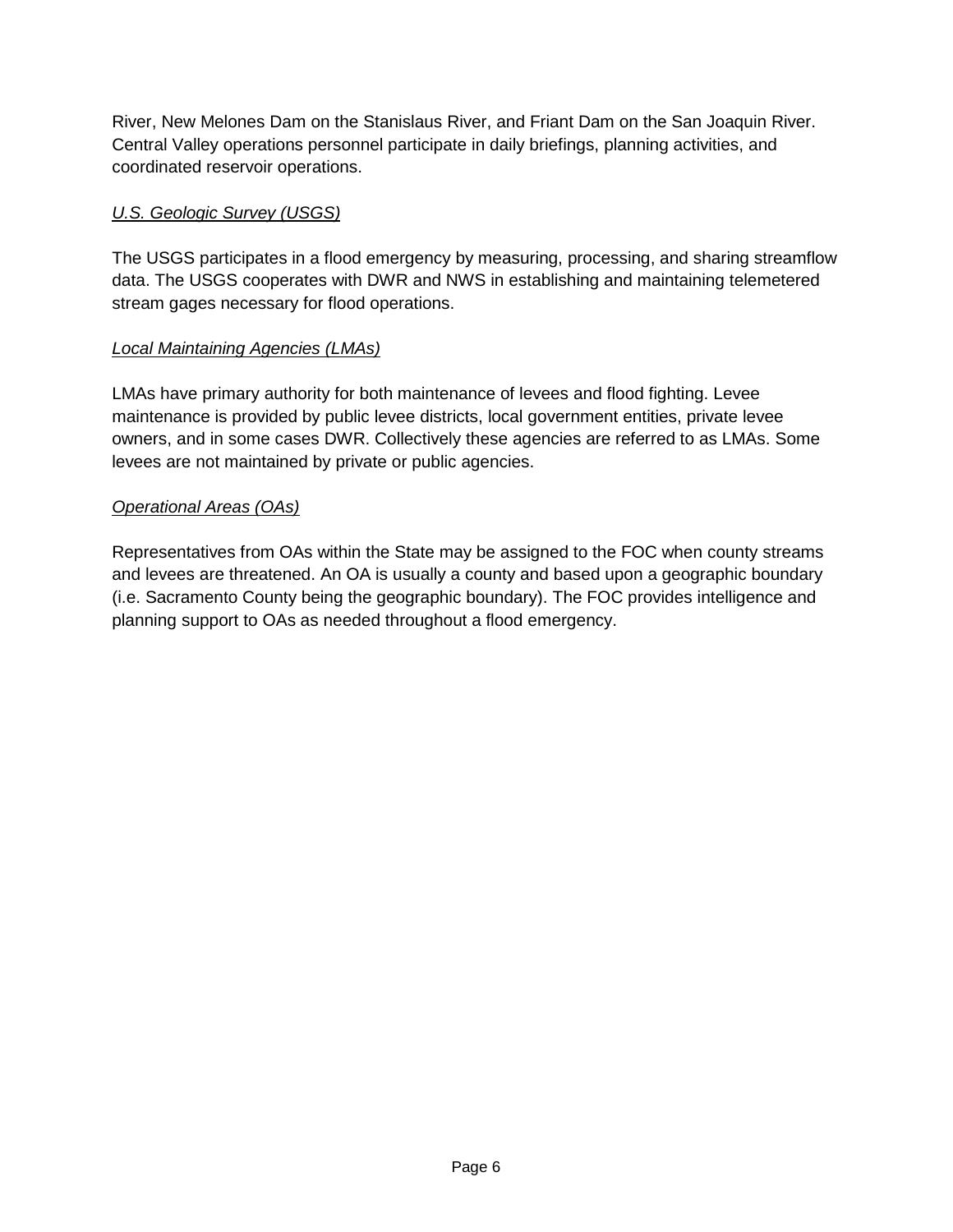## **Contacts**

The FOC provides a telephone bank of Flood Information Specialists to answer flood-related questions, assist with high water notification calls, and direct calls to other appropriate personnel. Media briefings and interviews are coordinated by Information Officers from the Public Affairs Office who augment DFM staff. This information is available on request to other agencies, the media, and the public by telephone or via CDEC.

#### **State-Federal Flood Operations Center**

#### **Hydrology and Flood Operations Office**

| Kristin Richmond, Regional Emergency Preparedness Section Chief  (916) 574-2167   |  |
|-----------------------------------------------------------------------------------|--|
|                                                                                   |  |
|                                                                                   |  |
|                                                                                   |  |
| Don Rasmussen, Flood Project Integrity and Inspection Branch Chief (916) 574-1730 |  |
|                                                                                   |  |
|                                                                                   |  |
|                                                                                   |  |
| Boone Lek, Reservoir Coordinated Operations Section Chief  (916) 574-2633         |  |
|                                                                                   |  |

#### **DWR Websites**

| California Data Exchange Center (CDEC)                                                  |  |
|-----------------------------------------------------------------------------------------|--|
|                                                                                         |  |
|                                                                                         |  |
|                                                                                         |  |
|                                                                                         |  |
|                                                                                         |  |
|                                                                                         |  |
| Weather Briefings  http://www.water.ca.gov/floodmgmt/hafoo/fob/focs/weatherbriefing.cfm |  |